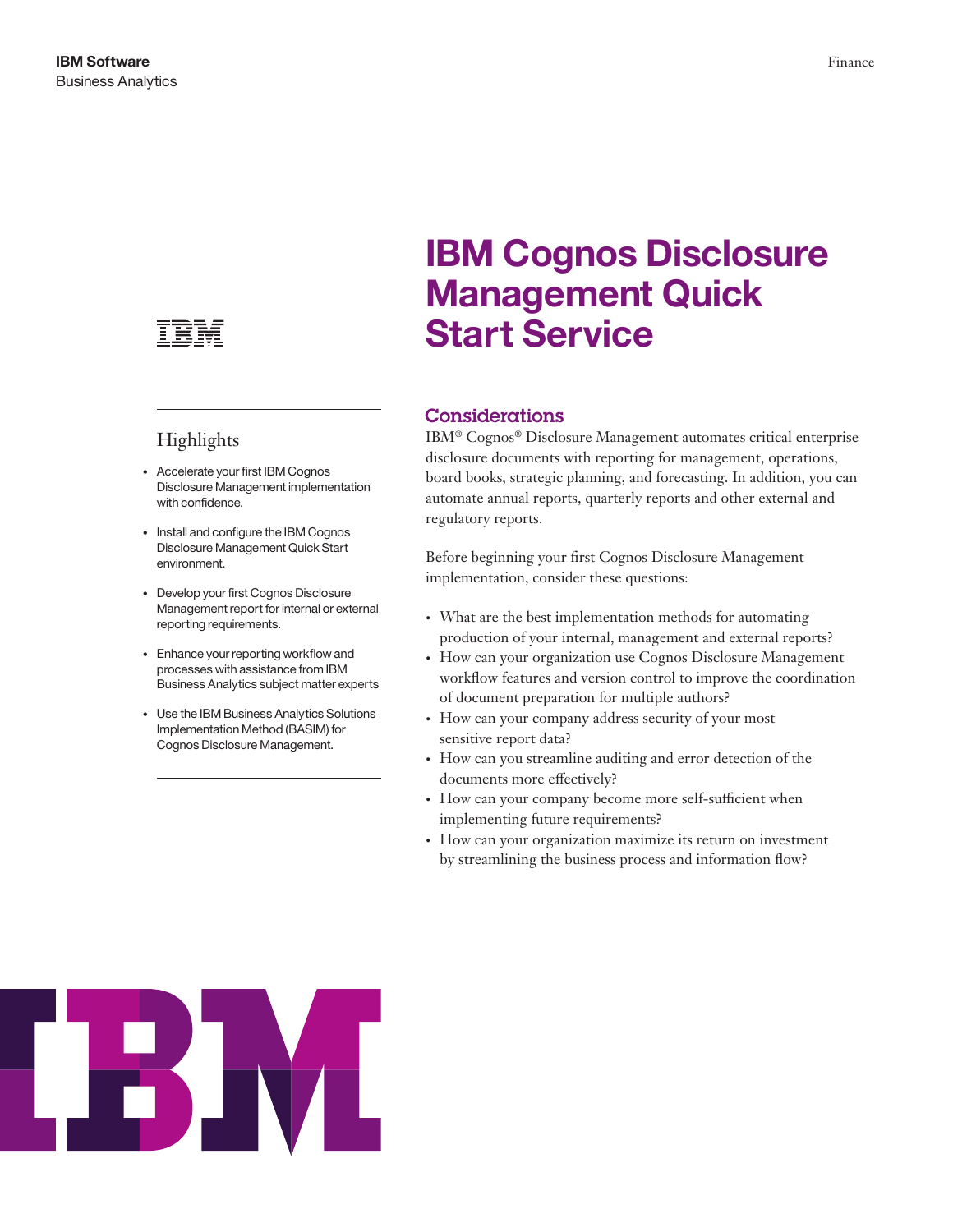## **Overview**

The IBM Cognos Disclosure Management Quick Start Service is designed to accelerate the implementation and effective use of Cognos Disclosure Management. Using the IBM Business Analytics Solutions Implementation Method (BASIM) for Cognos Disclosure Management, IBM experts collaborate with your team to install and develop documents and workflow. Your organization can implement valuable practices to help you realize maximum software benefits and become rapidly self-sufficient.

Benefits include:

- • Mitigate risks during development and deployment
- Streamline the reporting processes, approvals and work flow
- Maximize the return on your software investment
- • Confidence that you have a secure, quality implementation
- Shorten the learning curve for the users and internal development teams

## Activities and Deliverables

The IBM Cognos Disclosure Management Quick Start Service guides you through definition and creation of Cognos Disclosure Management Report documents and associated workflow with the following activities and deliverables.

#### **Scoping and kickoff**

To establish the project scope, the IBM team meets with key stakeholders to determine which internal, management, and external reports can bring maximum benefit and value to your organization with Cognos Disclosure Management.

The IBM team attends a formal kick-off meeting with your sponsors, management, and IT staff to review business use cases, additional requirements, and scope. The proposed project plan, roles and responsibilities, key assumptions, constraints, and the expected deliverables are also reviewed. These meetings define delivery expectations and enable scheduling and staffing for remaining tasks and activities.

#### **Installation work stream**

Next, IBM experts install and configure your Cognos Disclosure Management environment. This includes pre-installation conformance checks, a readiness assessment, and post-installation environment and function tests. After installation, the IBM team shares insights and transfers installation information by providing your team with a comprehensive Cognos Disclosure Management *Installation Document*.

#### **Application work stream**

During this phase, IBM Cognos Disclosure Management experts review your selected reports, data sources, and business requirements. Then the team builds one or more Cognos Disclosure Management Report documents, up to a combined 100 pages, based on prior period reports.

IBM Business Analytics experts continue to transfer knowledge as they guide your team through the design and configuration of the user workflow. In addition, your team learns how to schedule, monitor, and control report production processes. This phase concludes with the successful completion of user acceptance testing (UAT) of the Cognos Disclosure Management Report documents.

#### **Project completion**

At project completion, IBM Business Analytics team members conduct a thorough technical review with your team. An *Education Recommendations Document* provides an analysis of your team's skill-gaps and suggestions for future education. The project closes with a detailed *Closure Document* highlighting the implemented features, a review of project activities and a personalized go-forward plan with organization-specific recommendations.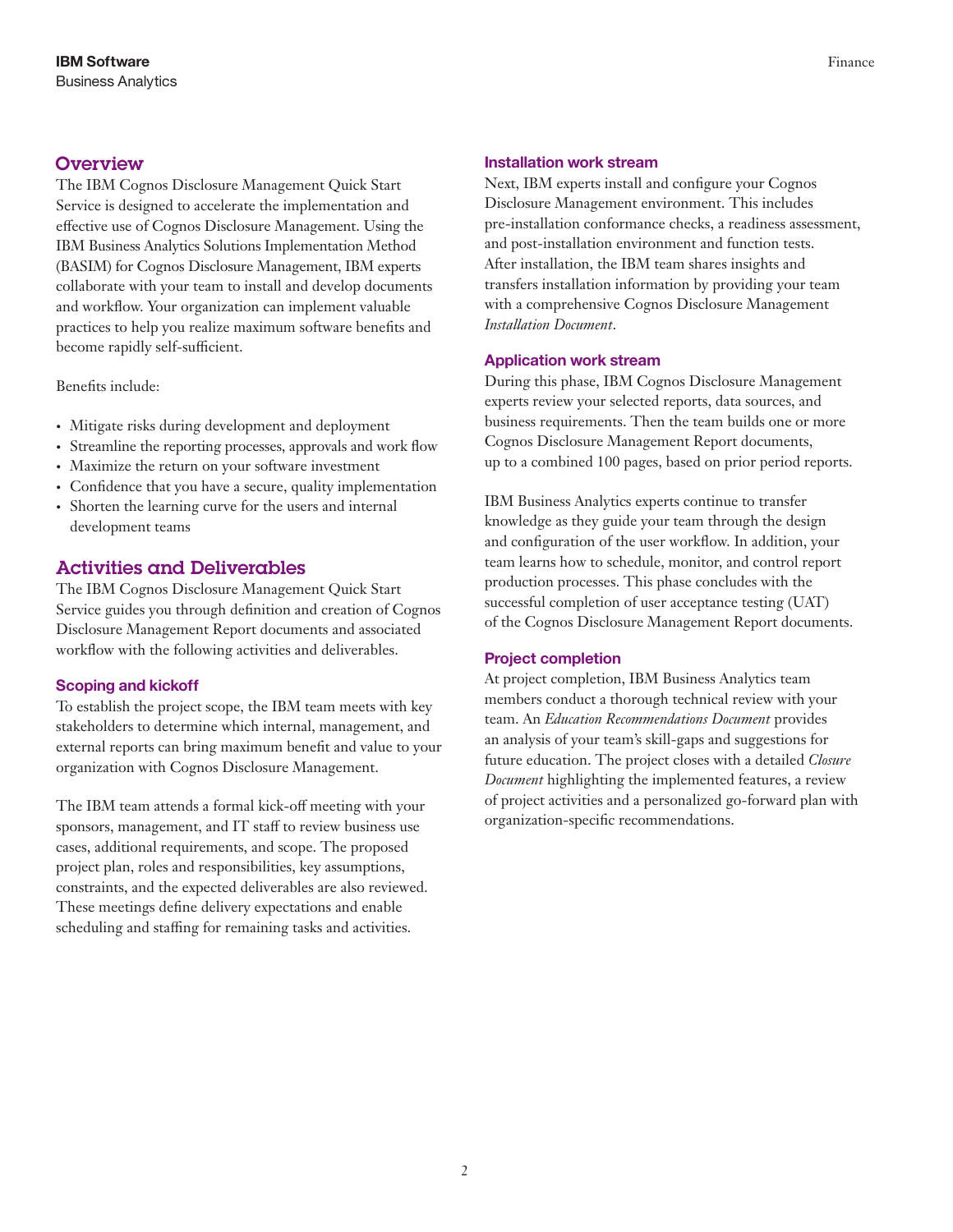## Engage Today

The IBM Cognos Disclosure Management Quick Start Service is designed for customers who are looking to initiate, accelerate, and gain the advantages available through collaboration with IBM experts during a new Cognos Disclosure Management implementation. IBM provides flexible billing options. Purchase IBM Cognos Disclosure Management Quick Start Services for either a fixed-fee or based on time-and-materials costs. Services are available both onsite or remotely. For fixed-fee services, some limitations apply.

For more information, contact your IBM Business Analytics Software Services representative. Find descriptions of all IBM Business Analytics Software Services at **ibm.com**[/software/analytics/cognos/services](http://www.ibm.com/software/analytics/cognos/services).

## About IBM Business Analytics Software Services

The IBM Business Analytics Software Services organization provides education and expert services exclusively focused on the Business Analytics product portfolio. The team's depth of experience helps customers maximize their business analytics software investment, mitigate risks, raise the quality of implementations, and build valuable skills. IBM Business Analytics Software Services have provided training, guidance, advice, reviews, assessments, and assistance to thousands of clients worldwide. IBM experts are ready to help you optimize your business analytics implementations to take full advantage of IBM Business Analytics product capabilities.

### About IBM Business Analytics

IBM Business Analytics software delivers data-driven insights that help organizations work smarter and outperform their peers. This comprehensive portfolio includes solutions for business intelligence, predictive analytics and decision management, performance management, and risk management.

Business Analytics solutions enable companies to identify and visualize trends and patterns in areas, such as customer analytics, that can have a profound effect on business performance. They can compare scenarios, anticipate potential threats and opportunities, better plan, budget and forecast resources, balance risks against expected returns and work to meet regulatory requirements. By making analytics widely available, organizations can align tactical and strategic decision-making to achieve business goals. For further information please visit **ibm.com**[/business-analytics](http://www.ibm.com/business-analytics)

## Request a call

To request a call or to ask a question, go to **ibm.com**[/business-analytics/contactus](http://www.ibm.com/business-analytics/contactus). An IBM representative will respond to your inquiry within two business days.